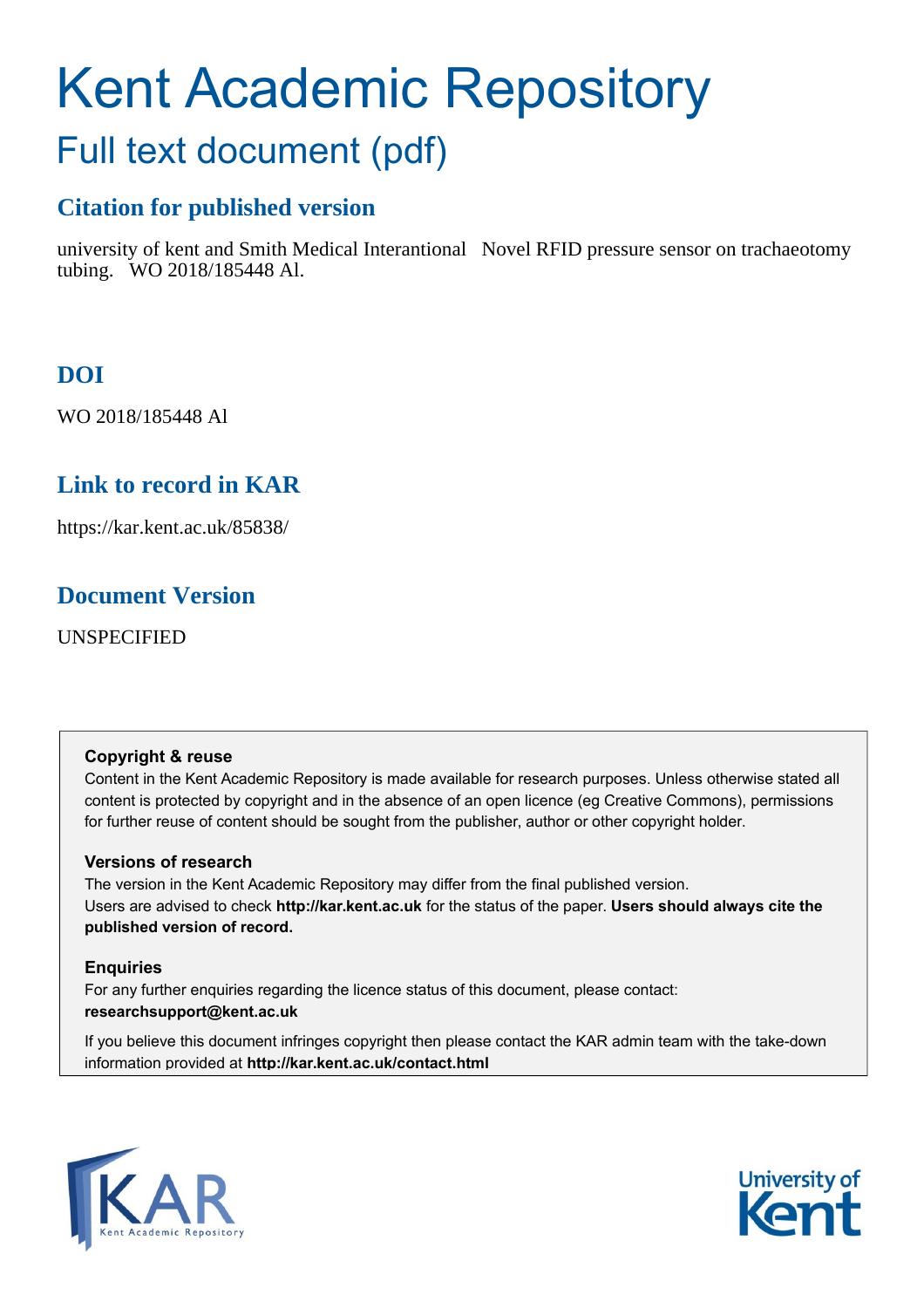|  | (12) INTERNATIONAL APPLICATION PUBLISHED UNDER THE PATENT COOPERATION TREATY (PCT) |  |  |  |
|--|------------------------------------------------------------------------------------|--|--|--|
|--|------------------------------------------------------------------------------------|--|--|--|

**(19) World Intellectual Property**

**Organization**

**(43) International Publication Date WO 2018/185448 Al 11 October 2018 (11.10.2018)** 

- **(51) International Patent Classification: ER, Simon;** University of Kent, Canterbury, Kent CT2 7NZ
- Canterbury, Kent CT2 7NZ (GB). **(21) International Application Number:**

- Road, Ealing, London W5 5JD (GB). **(22) International Filing Date:**
- 
- (26) **Publication Langinage:** English CA, CH, CL, CN, CO, CR, CU, CZ, DE, DJ, DK, DM, DO,
- 
- Ashford, Kent TN25 4BF (GB). **UNIVERSITY OF KENT of The Registry** [GB/GB]; University of Kent, Canterbury, TR, TT, TZ, UA, UG, US, UZ, VC, VN, ZA, ZM, ZW.
- **GOURLAY, Campbell, W.; University of Kent, Canter**bury, Kent CT2 7NZ (GB). **BATCHELOR, John;** Uni versity of Kent, Canterbury, Kent CT2 7NZ (GB). **HOLD¬**

<u> I III A ANTII A BIBI A BIBI A BIBI A BIBI A BIBI A BIBI A BIBI A BIBI A BIBI A BIBI A BIBI A BIBI A BIBI A BI</u>

## International Bureau **(10) International Publication Number**

*A61M 16/04* (2006 .0 1) *A61M 25/1 0* (20 13.0 1) (GB). **MAKAROVAITE, Viktorija;** University of Kent,

- PCT/GB20 18/000044 **(74) Agent: FLINT, Jonathan, McNeill;** 2 1 Lammas Park
- 23 March 2018 (23.03.2018) **(81) Designated States** *(unless otherwise indicated, for every kind of national protection available):* AE, AG, AL, AM, **(25) Filing Language:** English AO, AT, AU, AZ, BA, BB, BG, BH, BN, BR, BW, BY, BZ, DZ, EC, EE, EG, ES, FI, GB, GD, GE, GH, GM, GT, HN, (30) **Priority Data:** External and the BE, External and HR, HU, ID, IL, IN, IR, IS, JO, JP, KE, KG, KH, KN, KP, HU, ID, IL, IN, IR, IS, JO, JP, KE, KG, KH, KN, KP, TH, HU, ID, IL, IN, IR, IS, JO, JP, KE, KG, KH, KN, KP, TH KR, KW, KZ, LA, LC, LK, LR, LS, LU, LY, MA, MD, ME, **(71) Applicants: SMITHS MEDICAL INTERNATIONAL** MG, MK, MN, MW, MX, MY, MZ, NA, NG, NI, NO, NZ, **LIMITED** [GB/GB]; 1500 Eureka Park, Lower Pemberton, OM, PA, PE, PG, PH, PL, PT, QA, RO, RS, RU, RW, SA, Ashford, Kent TN25 4RE (GB) **IINIVERSITY OF KENT** SC, SD, SE, SG, SK, SL, SM, ST, SV, SY, TH, TJ, TM, TN,
- Kent CT2 7NZ (GB). **(84) Designated States** *(unless otherwise indicated, for every* **(72) Inventors: PAGAN, Eric;** 18 Stade Street, Hythe, Kent *kind of regional protection available):* ARIPO (BW, GH, CT21 6BD (GB). **FLINT, Jonathan, McNeill;** 2 1 Lam GM, KE, LR, LS, MW, MZ, NA, RW, SD, SL, ST, SZ, TZ, mas Park Road. Ealing. London W 5 5JD (GB). **MCCORD.** UG, ZM, ZW), Eurasian (AM, AZ, BY, KG, KZ, RU, TJ, mas Park Road, Ealing, London W5 5JD (GB). **MCCORD,** UG, ZM, ZW), Eurasian (AM, AZ, BY, KG, KZ, RU, TJ, Chris: Smiths Medical International Limited. 1500 Eureka TM), European (AL, AT, BE, BG, CH, CY, CZ, DE, DK, **Chris;** Smiths Medical International Limited, 1500 Eureka TM), European (AL, AT, BE, BG, CH, CY, CZ, DE, DK, Park. Lower Pemberton. Ashford. Kent TN25 4BF (GB). EE, ES, FI, FR, GB, GR, HR, HU, IE, IS, IT, LT, LU, LV, Park, Lower Pemberton, Ashford, Kent TN25 4BF (GB). EE, ES, FI, FR, GB, GR, HR, HU, IE, IS, IT, LT, LU, LV, GOURLAY. Campbell. W.: University of Kent. Canter- MC, MK, MT, NL, NO, PL, PT, RO, RS, SE, SI, SK, SM,



**(57) Abstract:** A tracheal tube (1) has an inflatable sealing cuff (13, 113) and a pressure sensor (20, 120) in the form of an RFID tag (20, 120) mounted on the shaft (10) of the tube under the cuff to measure pressure within the cuff. Alternatively, the sensor could be (20, 120) mounted on the shaft (10) of the tube under the cuff to measure pressure within the cuff. A mounted on the cuff itself and be responsive to pressure exerted by the cuff against the tracheal wall.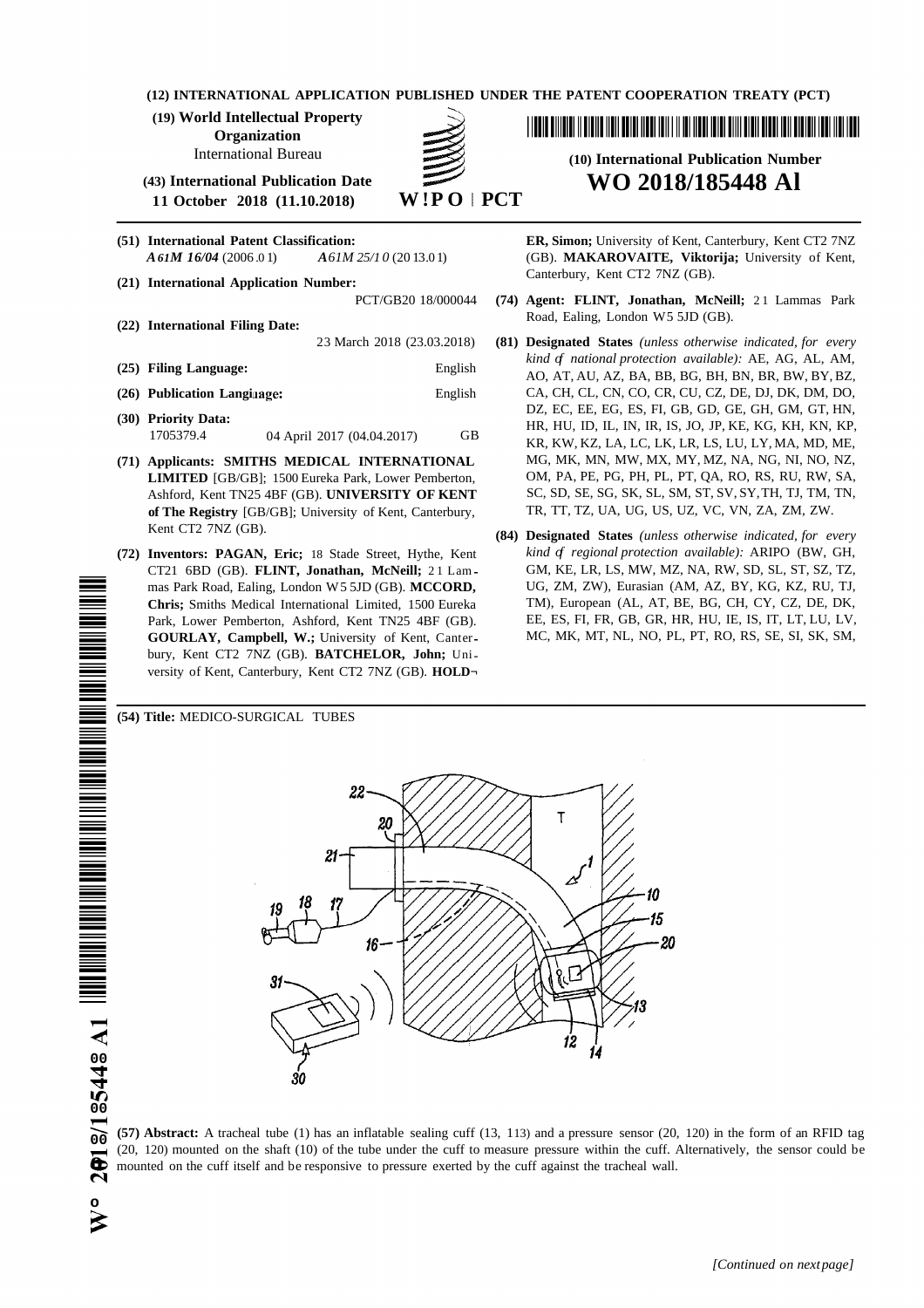TR), OAPI (BF, BJ, CF, CG, CI, CM, GA, GN, GQ, GW, KM, ML, MR, NE, SN, TD, TG).

#### **Declarations under Rule 4.17:**

- *— as to the identity of the inventor (Rule 4.1 7(i))*
- *— as to applicant's entitlement to apply for and be granted a patent (Rule 4.1 7(H))*
- *— of inventorship (Rule 4.17(iv))*

**Published:**<br>
— with international search report (Art. 21(3))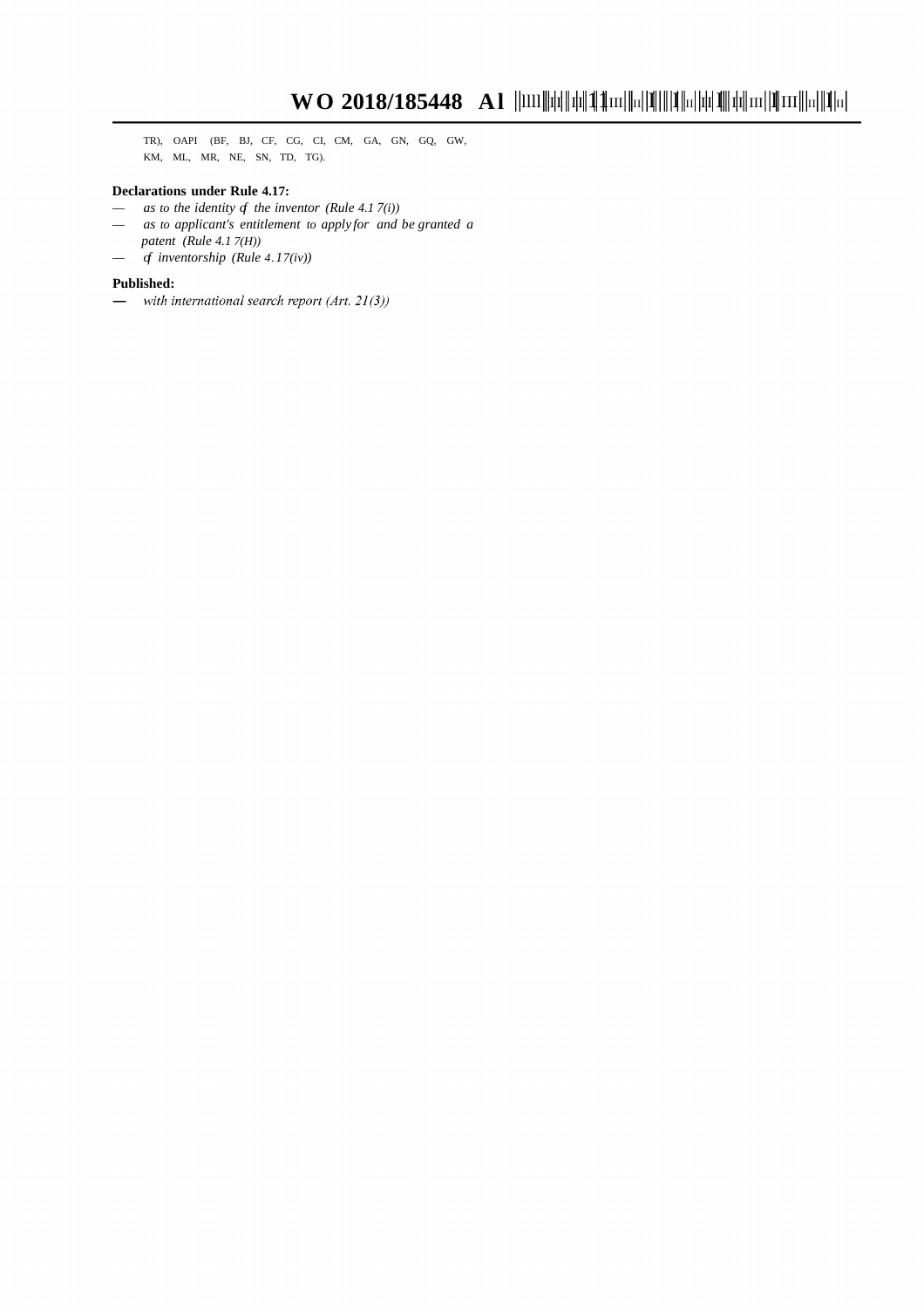$\mathbf{1}$ 

### MEDICO-SURGICAL TUBES

This invention relates to medico-surgical tubes of the kind having a shaft and an expansible member on the outside of the shaft adapted to make contact with the surface of a body cavity within which the tube is inserted.

Tracheal tubes are used to supply ventilation and anaesthetic gases to a patient, such as during surgery. The tracheal tube may be inserted via the mouth or nose, in the case of an endotracheal tube, or may be inserted via a surgically-made tracheostomy opening in the neck, in the case of a tracheostomy tube. Most, but not all, tracheal tubes have some form of a seal on their outside which forms a seal between the outside of the tube and the inside of the trachea so that gas flow is confined to the bore of the tube and cannot flow around the outside of the tube, between the tube and the trachea.

The most common form of seal is provided by an inflatable cuff that is inflated and deflated via a small bore lumen extending along the tube and connected towards its rear end to an inflation line terminated by an inflation indicator, valve and connector. These inflatable cuffs may be of the high-volume/low-pressure kind where the cuff is formed of a flexible plastics material moulded with a natural annular or doughnut shape that is inflated without stretching, to contact the wall of the trachea, by relatively low-pressure gas supplied via the inflation line. Alternatively, the cuff may be of the low-volume/high-pressure kind where the cuff is of an elastic material that lies close to the tube shaft when uninflated but is inflated and stretched to a larger diameter by relatively high pressure gas supplied via the inflation line. Various problems exist with both forms of cuff. One problem is the difficulty of preventing secretions that collect above the cuff leaking between the cuff and the wall of the trachea and entering the bronchial passages. The leakage of such secretions is thought to contribute to ventilator-associated pneumonia (VAP).

In order to minimise secretions leaking past the cuff it is important to maintain the optimum contact pressure of the cuff with the tracheal wall, which is typically about  $25 \text{cm}H_2\text{0}$ .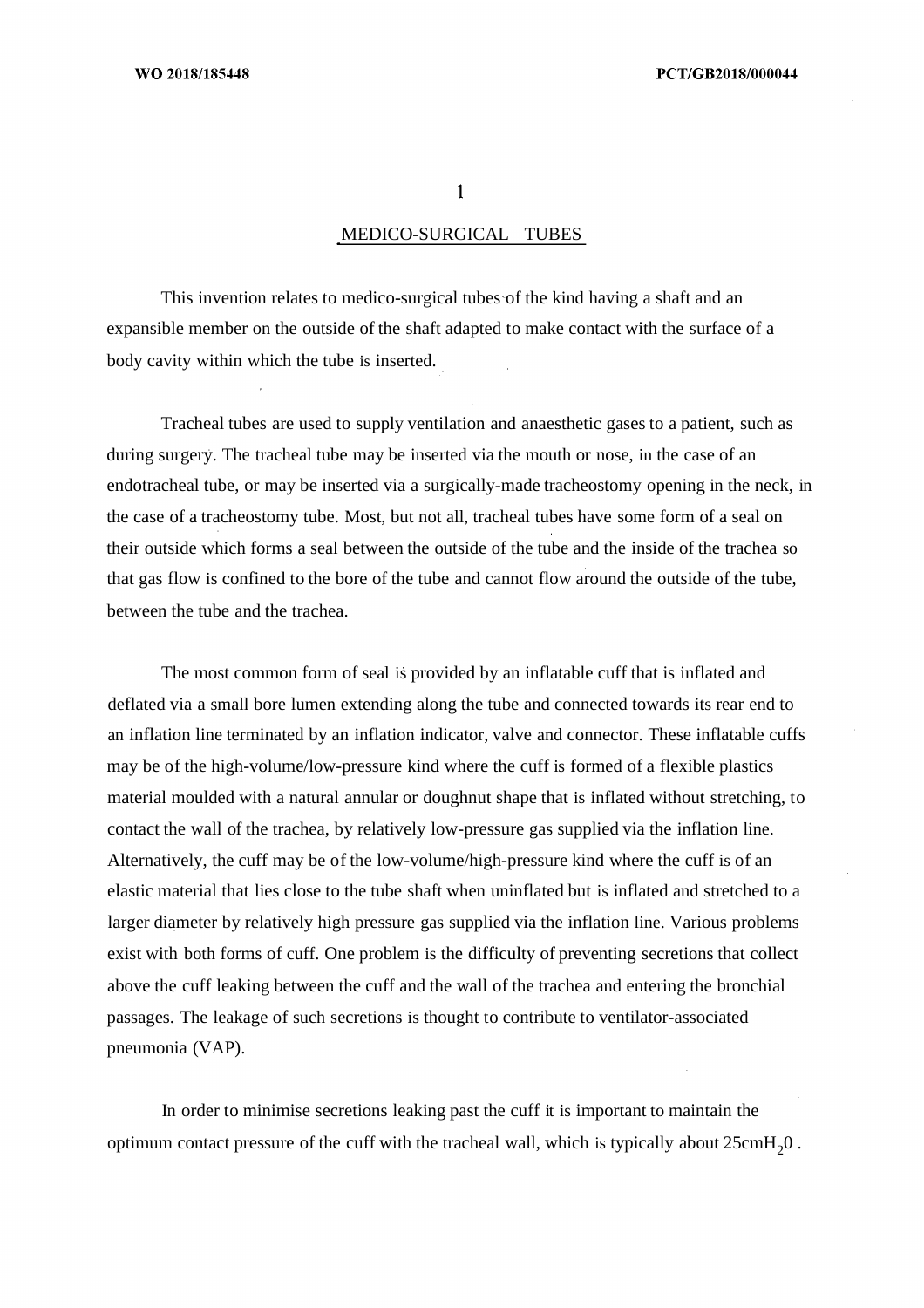$\overline{2}$ 

If the cuff pressure is too low then it may allow passages to form along the outside of the cuff through which secretions can flow. It may also prevent effective ventilation by allowing some of the ventilation gas to escape. If cuff pressure is too high it may damage the delicate lining of the trachea. The pressure in the cuff can change during use. The gas by which the cuff is inflated may permeate through the cuff wall over time leading to a gradual loss of pressure. Alternatively, anaesthetic gas can permeate into the cuff leading to an increase in pressure. Conventional arrangements for measuring cuff pressure rely on some form of pressure sensor connected to the cuff pressure inflation line outside the body, such as described in US9 180268, US20140261442, US9433737 and WO2012122267. The relatively small bore of these inflation lines means that there is a significant drop in pressure along the line so the pressure monitored is different from the actual pressure within the cuff. There is also the risk that any kink in the inflation line or any external pressure on the inflation indicator balloon connected to the inflation line could affect the pressure reading.

The pressure applied by the outside of the cuff to the tracheal wall can also change if, for example, the tube is displaced or the patient's neck or head is moved.

Sealing members other than inflatable cuffs are used on some tubes, such as of an expansible foam. There are similar problems in other tubes having sealing members. Expansible members are also provided on tubes for purposes other than sealing, such as where pressure needs to be applied to tissue, such as to expand a vessel.

It is an object of the present invention to provide an alternative medico-surgical tube and an arrangement including such a tube.

According to one aspect of the present invention there is provided a medico-surgical tube of the above-specified kind, characterised in that the tube also includes a pressure-responsive device located on the tube and sensitive to pressure of the expansible member, and that the pressure-responsive device is of the kind that provides a radio frequency signal indicative of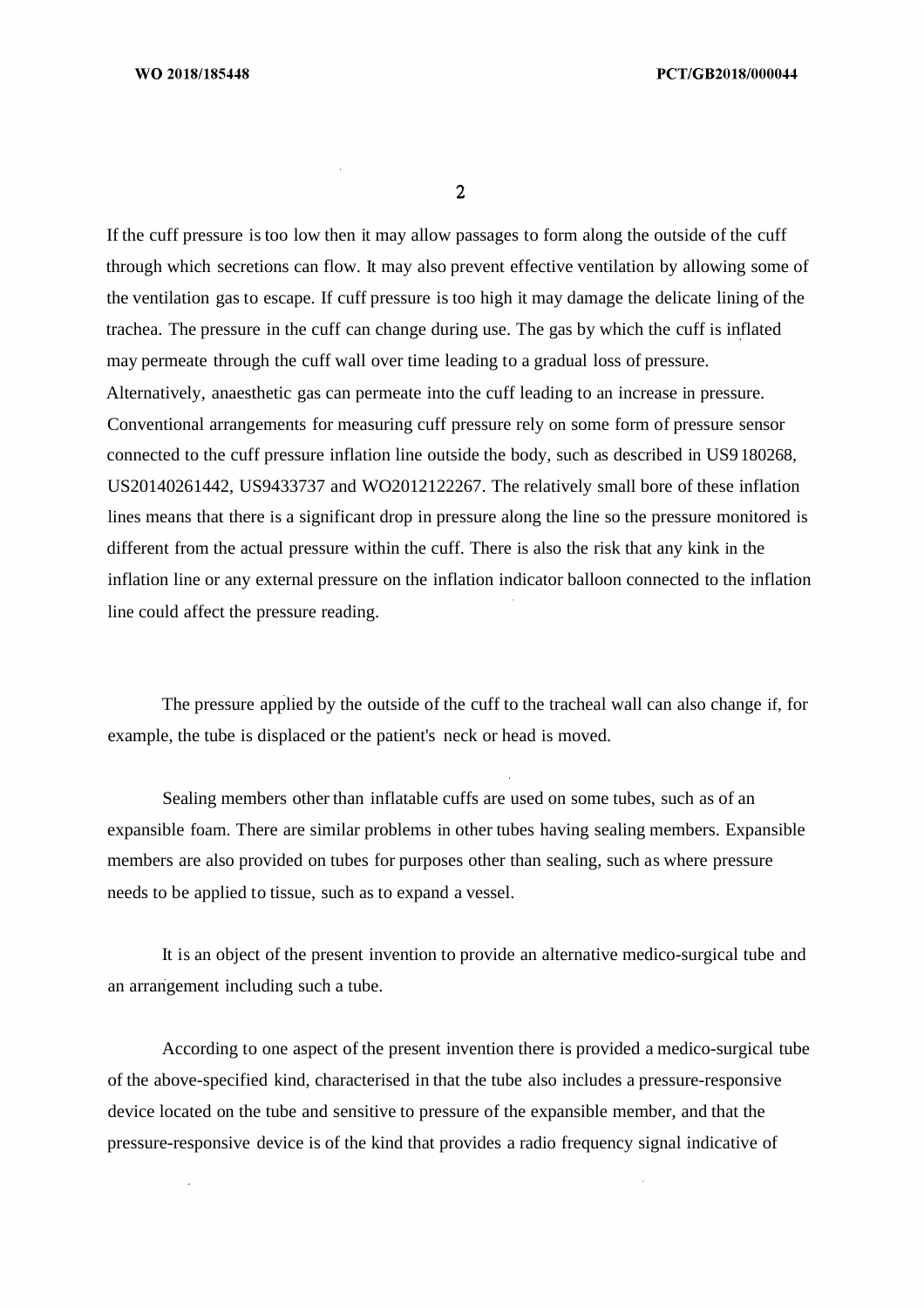$\overline{\mathbf{3}}$ 

pressure of the expansible member when interrogated externally by a separate remote reader device.

The pressure-responsive device may be mounted on or in the expansible member. The expansible member may be a sealing member adapted to seal the tube with the inside of a body cavity. The pressure-responsive device may be mounted on the shaft of the tube under the expansible member, the pressure-responsive device being responsive to pressure within the expansible member. Alternatively, the pressure-responsive device may be located on the exterior of the expansible member and may be responsive to pressure between the exterior of the expansible member and a surface of the body cavity within which the tube is inserted. The expansible member is preferably an inflatable cuff attached to the shaft of the tube by a collar at opposite ends of the cuff. The pressure-responsive device is preferably provided by an RFID tag. The tube is preferably a tracheal tube and the expansible member is preferably a sealing cuff.

According to another aspect of the present invention there is provided an arrangement including a medico-surgical tube according to the above one aspect of the present invention and a reader device operable to interrogate the pressure-responsive device on the tube.

The reader is preferably an RFID reader having a display on which an indication of pressure is displayed.

A tracheostomy tube and an arrangement including a tube and reader according to the present invention will now be described, by way of example, with reference to the accompanying drawings, in which:

Figure 1 is a side elevation view of a tracheostomy arrangement;

Figure 2 is an enlarged side elevation view of the region of the sealing cuff in Figure 1; and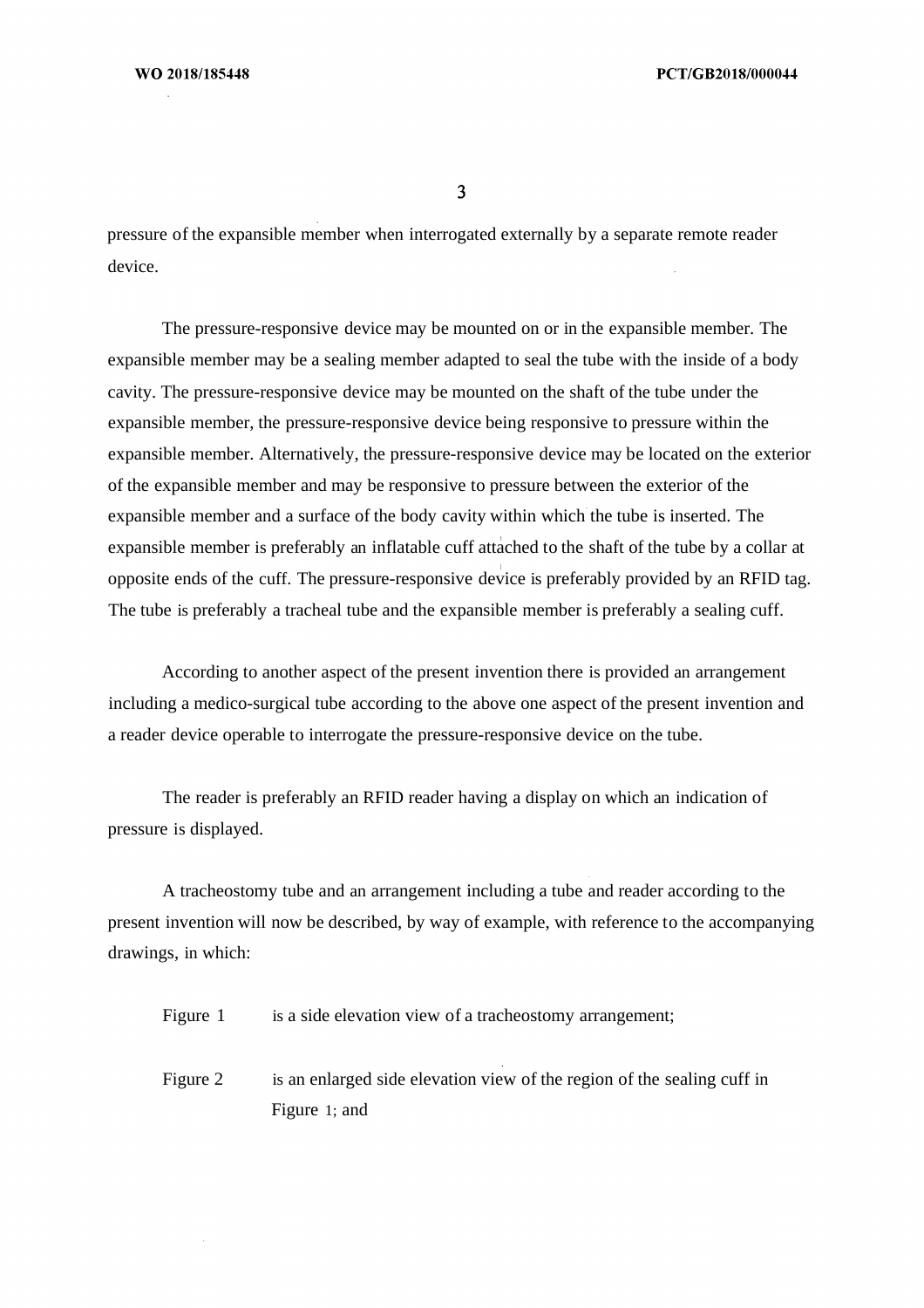Figure 3 is an enlarged view of the cuff of an alternative tube.

With reference first to Figures 1 and 2, the tracheostomy tube 1 comprises a curved shaft 0 of circular section with a patient end 12 adapted to be located within the trachea T of the patient. The shaft 10 has an expansible member provided by a conventional inflatable sealing cuff 13 towards its patient end 12. The cuff 13 is of a thin, flexible plastics material and is attached with the shaft at opposite ends by respective collars 14 and 15. The cuff 13 may be of the low-pressure/ high-volume kind where the cuff is of a relatively floppy material that can be inflated to seal with the trachea at low pressure, typically around 25cmH20. Alternatively, the cuff may be of an elastic material that, in its natural state, lies close to the outside of the shaft. The cuff may be stretched and inflated by supplying a relatively high pressure to the cuff by air or a liquid, such as saline. The cuff 13 is inflated and deflated by means of an inflation lumen 16 extending along the shaft 10 within its wall. Towards its machine end the inflation lumen 16 connects with a small bore inflation line 17 terminated by an inflation indicator balloon 18 and a combined connector and valve 19. A syringe or the like can be connected to the connector  $19$  to enable air or other inflation fluid to be supplied to or from the cuff 13.

The shaft 10 is moulded or extruded and is bendable but relatively stiff, being made of a plastics material such as PVC or silicone. Alternative shafts could be of a metal such as stainless steel or silver. The machine end 22 of the shaft 10 is adapted, during use, to be located externally and adjacent the tracheostomy opening formed in the patient's neck. The machine end 22 of the shaft 10 has a neck flange 20, by which the tube is secured to the patient's neck, and a coupling 2 1 to which a mating connector (not shown) can be connected. The mating connector is attached to breathing tubing extending to a ventilator or anaesthetic machine. Alternatively, the coupling 2 1 may be left open where the patient is breathing spontaneously.

The tube 1 differs from conventional tubes by the inclusion of a pressure-responsive device in the form of a pressure sensor 20 located in or on the cuff 13.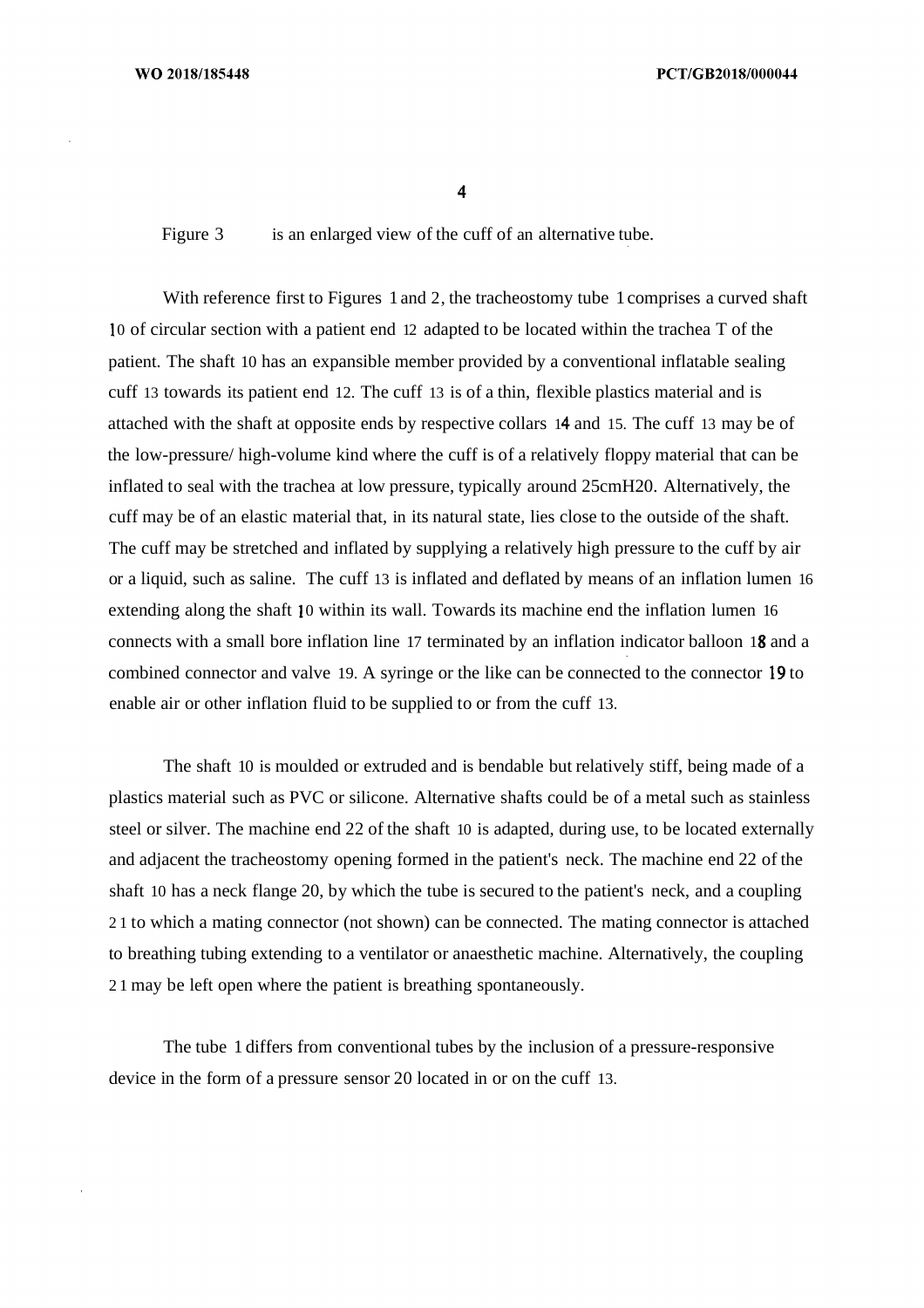As shown in Figure 2, the pressure sensor is provided by a radio frequency identification (RFID) tag 20 of the kind incorporating an element responsive to pressure such as a strain gauge on a deformable substrate. This is a passive device that does not require any internal power supply but instead relies on energisation from an external source in an RFID reader 30 located outside the patient. In the arrangement shown in Figures 1 and 2 the RFID tag 20 is mounted on the outside of the shaft 10, preferably in a shallow recess 2 1 on the surface of the shaft so that the tag does not project substantially above the outer surface of the shaft. The tag 20 may be attached to the shaft 10 by an adhesive or solvent or by some mechanical means such as by staking. The tag 20 could be encapsulated within the material of the shaft providing the pressure sensing element of the tag was sufficiently exposed, such as by being covered by only a thin, flexible layer of material. The pressure sensing element could be of any conventional kind such as resistive, capacitive or inductive. The tag 20 is located beneath the cuff 13 and between the two collars 14 and 15.

When the RFID tag 20 is energised by the reader 30 it generates a radio frequency signal indicative of the pressure to which it is exposed, that is, the pressure within the cuff 13. This signal is received by the reader 30 and is processed to produce an indication of pressure on a display 31 on the reader. By checking the reader 30 the clinician can confirm that the actual pressure within the cuff is within the optimum desired range. If there is any deviation from this the clinician can simply increase inflation of the cuff or open the valve 19 to allow some of the inflation fluid to escape, as appropriate. The reader 30 could be of the kind that the nurse carries around with him as he checks intubated patients. Alternatively, the reader could be mounted at the bedside and be arranged to monitor the pressure continuously or at regular intervals and to generate an alarm signal if pressure deviates from the desired range. The reader could be incorporated into other equipment, such as, for example a capnograph, ventilation monitor or a general vital signs monitor.

Instead of mounting the sensor on the shaft beneath the cuff it could be mounted on the cuff itself, as shown in Figure 3. This arrangement has an RFID sensor 120 that is flexible and of rectangular shape mounted aligned with the axis of the tube 10 midway along the length of the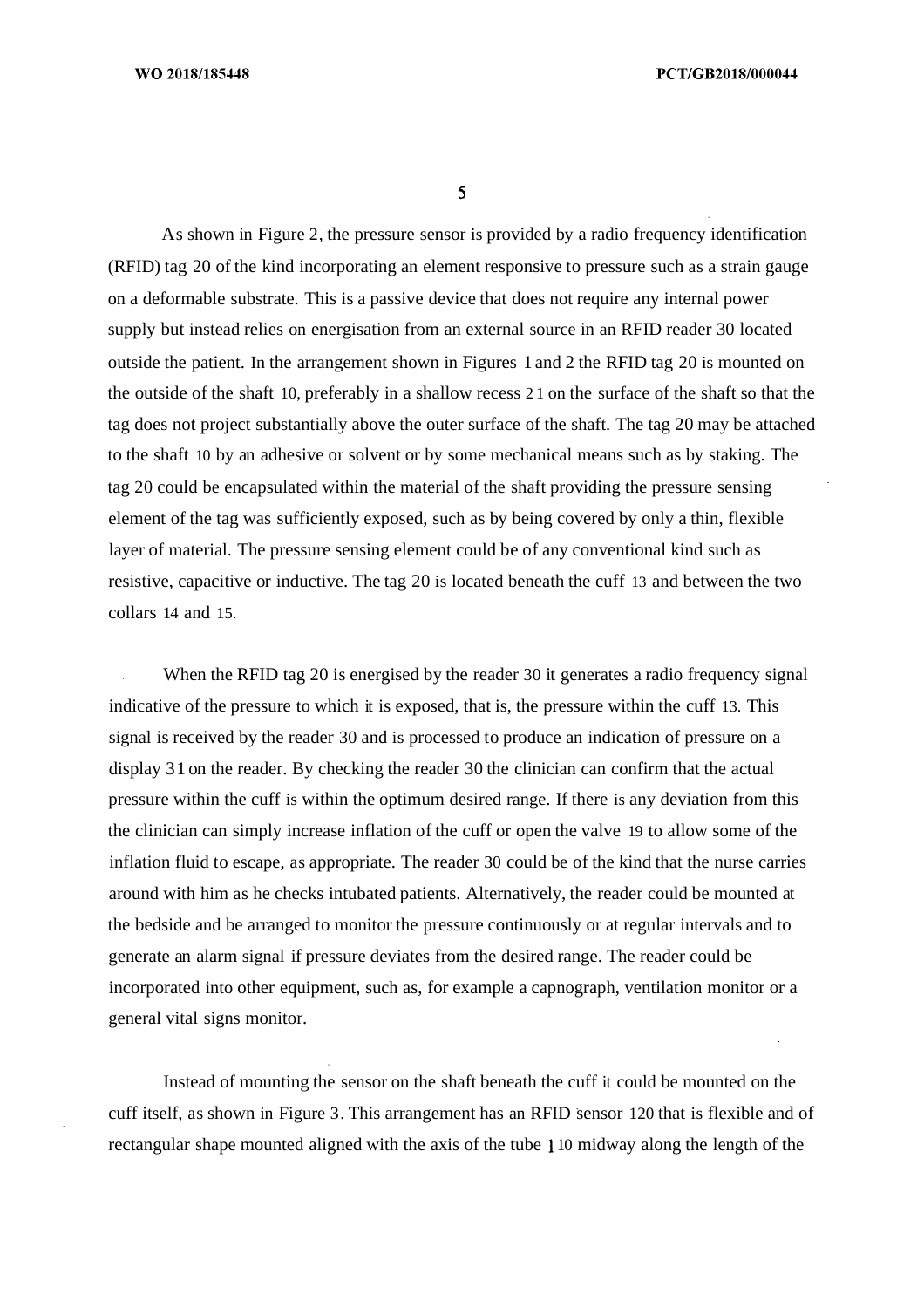cuff 113. The sensor 120 could be of the same kind as described above, which is responsive to pressure, and in this case would respond to the contact pressure between the outside of the cuff 13 and the wall of the trachea. Alternatively, the sensor 120 could provide an indication of pressure indirectly by means of a strain gauge element incorporated into the sensor that responds to flexing of the cuff 113 and sensor as the cuff is inflated and expands. Such a sensor may be more suitable for use on high-pressure cuffs of an elastic material that stretch and expand as they are inflated. Such sensors could be mounted on the outside or inside of the cuff. Where the sealing member is not an inflatable member, but is instead, for example, a foam member that expands to contact the inside of the trachea or other body cavity, the sensor would preferably be mounted on the outside of the member.

The indication of pressure within the cuff need not be provided by a direct pressure measurement but could, for example, be derived indirectly such as by measuring the extent of expansion of the cuff. This could be achieved by use of an RFID tag mounted on the shaft and incorporating a proximity detector responsive to change in the distance between the tag and the cuff wall.

Although there are advantages to the sensor being on or in the sealing cuff it would be possible for it to be mounted at a different location in pressure communication with the cuff, such as outside the patient and in the inflation indicator balloon or connector. Although such an arrangement would not provide a direct indication of pressure in the sealing cuff it would still have the advantage of being of low cost, not requiring any internal power supply and not requiring any cable connection to the sensor.

The RFID sensors 20 and 120 could be prefabricated discrete devices mounted on or inside the cuff. Alternatively, the sensors could be printed on the shaft or the cuff, such as by laser printing with a conductive ink or by laser activation of a printed conductive ink. Alternatively, the sensor could be formed by photo lithographic techniques, or by removing material from a layer to form the desired circuit by chemical etching, laser ablation or the like.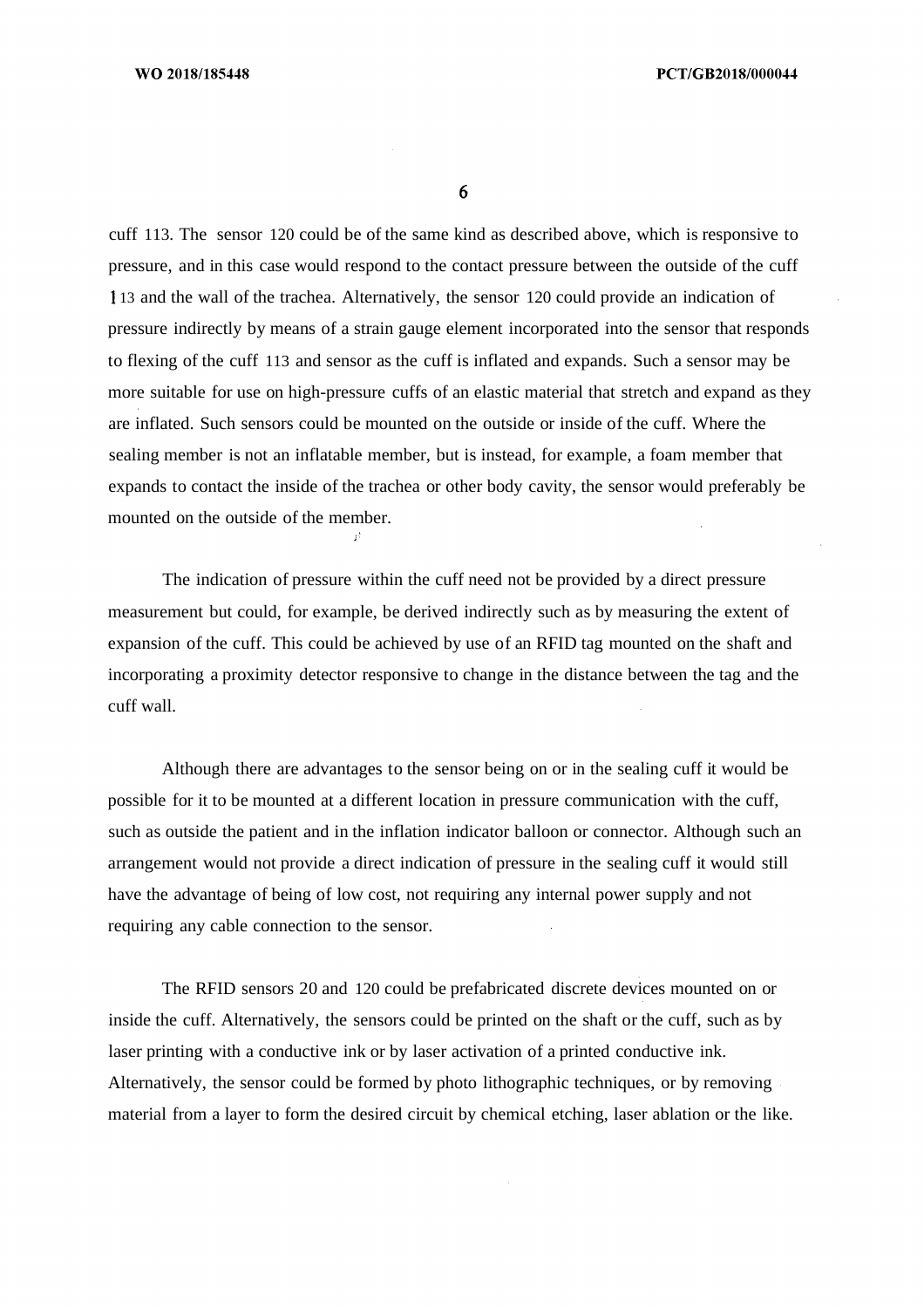$\overline{7}$ 

The invention is not confined to tracheal tubes but could, for example, be used in laryngeal tubes, where the preferred inflation pressure range is around 80cmH2O, or endobronchial tubes with a pressure range of 30-60cmH2O. The invention could be used on other tubes with sealing cuffs, such as foley catheters. The invention is not confined to tubes adapted to seal with surrounding tissue but could, for example, be used with tubes adapted to apply pressure to surrounding tissue, such as, for example, dilatation catheters for expanding blood vessels.

The present invention enables an indication of pressure exerted by sealing means to be provided at low cost in disposable, single-use tubes and without the need for any internal power. It also avoids the need for cables, which could become tangled with the gas lines and obstruct access to the surgical site. It is believed that only relatively low power is needed in such an arrangement because of the absence of bone between the trachea and the reader, which could otherwise attenuate the radio-frequency signal.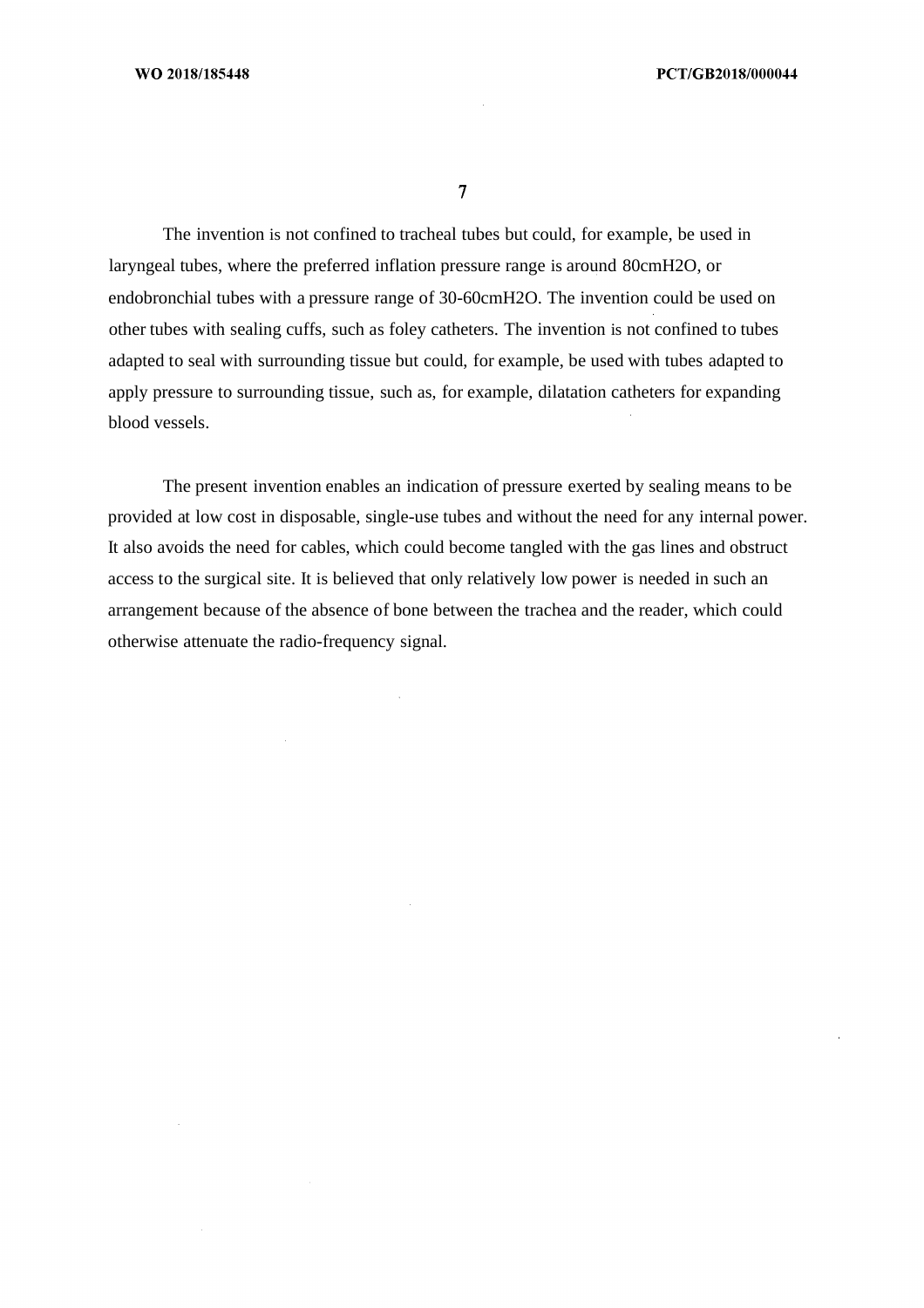#### CLAIMS

- 1. A medico-surgical tube (1) having a shaft (10) and an expansible member  $(13, 113)$  on the outside of the shaft adapted to make contact with the surface of a body cavity within which the tube is inserted, characterised in that the tube also includes a pressureresponsive device (20, 120) located on the tube and sensitive to pressure of the expansible member (13, 113), and that the pressure-responsive device (20, 120) is of the kind that provides a radio frequency signal indicative of pressure of the expansible member (13, 113) when interrogated externally by a separate remote reader device (30).
- 2. A medico-surgical tube according to Claim 1, characterised in that the pressureresponsive device (20, 120) is mounted on or in the expansible member (13, 113).
- 3. A medico-surgical tube according to any one of the preceding claims, characterised in that the expansible member is a sealing member (13, 113) adapted to seal the tube with the inside of a body cavity.
- 4. A medico-surgical tube according to any one of the preceding claims, characterised in that the pressure-responsive device (20) is mounted on the shaft (10) of the tube under the expansible member, and that the pressure-responsive device (20) is responsive to pressure within the expansible member  $(13)$ .
- 5. A medico-surgical tube according to any one of Claims 1 to 3, characterised in that the pressure-responsive device (120) is located on the exterior of the expansible member ( 13) and is responsive to pressure between the exterior of the expansible member (113) and a surface of the body cavity within which the tube is inserted.
- 6. A medico-surgical tube according to any one of the preceding claims, characterised in that the expansible member is an inflatable cuff  $(13, 113)$  attached to the shaft  $(10, 110)$ of the tube by a collar (14, 15) at opposite ends of the cuff.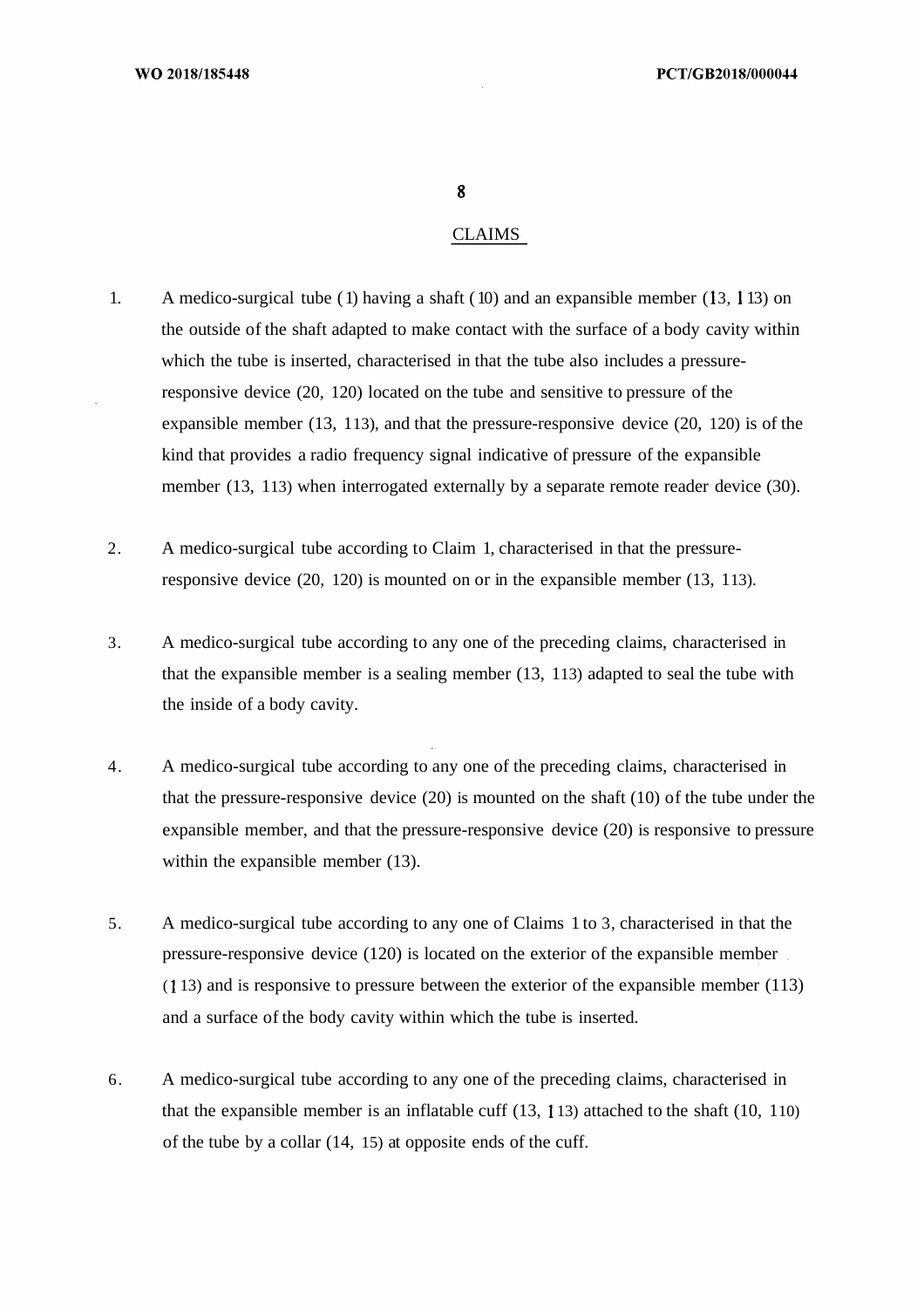$\boldsymbol{9}$ 

- $7.$ A medico-surgical tube according to any one of the preceding claims, characterised in that the pressure-responsive device is provided by an RFID tag (20, 120).
- 8. A medico-surgical tube according to any one of the preceding claims, characterised in that the tube is a tracheal tube (1) and the expansible member is a sealing cuff (13, 113).
- 9. An arrangement including a medico-surgical tube (1) according to any one of the preceding claims and a reader device (30) operable to interrogate the pressure-responsive device (20, 120) on the tube.
- $10.$ An arrangement according to Claim 9, characterised in that the reader is an RFID reader (30) having a display (31) on which an indication of pressure is displayed.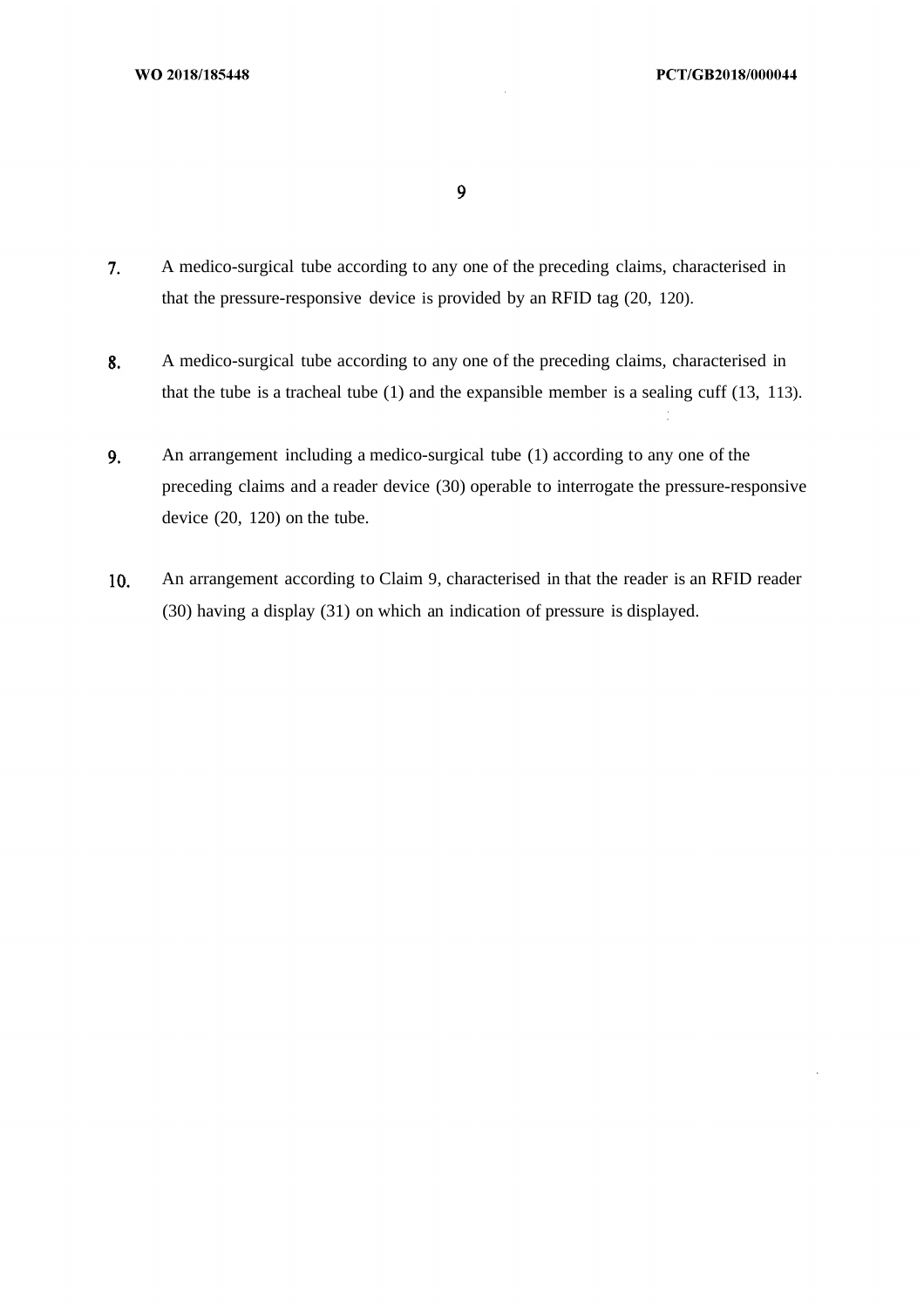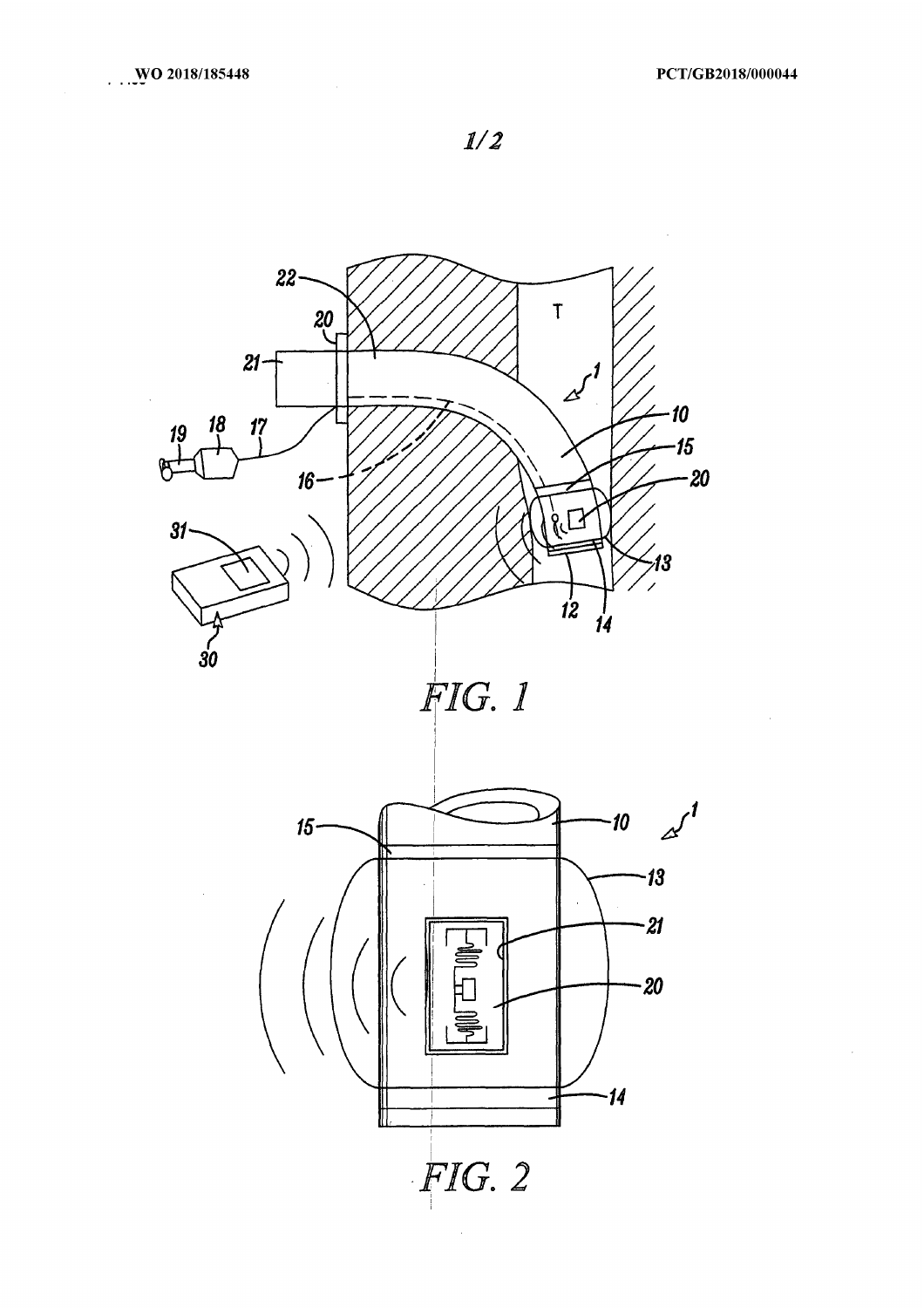

 $FIG. 3$ 

 $\mathcal{L}^{\text{max}}_{\text{max}}$  and  $\mathcal{L}^{\text{max}}_{\text{max}}$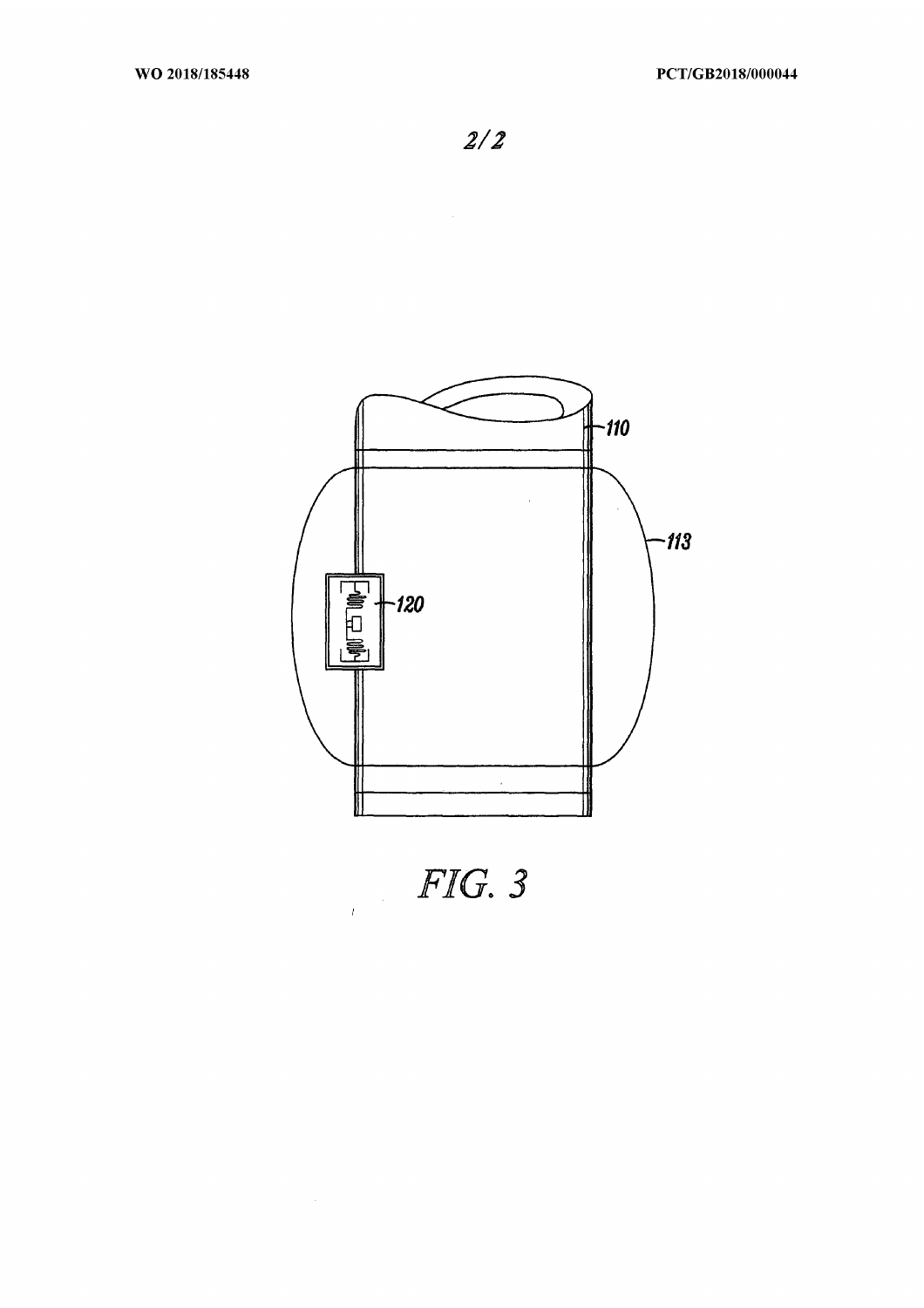#### **INTERNATIONAL SEARCH REPORT**

International application No PCT/GB2018/000044

A. CLASSIFICATION OF SUBJECT MATTER<br>INV. A61M16/04 ADD. A61M25/10

According to International Patent Classification (IPC) or to both national classification and IPC

B . FIELDS SEARCHED

Minimum documentation searched (classification system followed by classification symbols) A61M

Documentation searched other than minimum documentation to the extent that such documents are included in the fields searched

Electronic data base consulted during the international search (name of data base and, where practicable, search terms used)

EPO-Internal , WPI Data

C. DOCUMENTS CONSIDERED TO BE RELEVANT Category\* Citation of document, with indication, where appropriate, of the relevant passages Relevant in Relevant to claim No. X US 8 473 033 B2 (WOOD LOCKETT E [US] ; 1-4,6-10 HAYMAN SARAH [US] ; COVIDI EN LP [US] ) 25 June 2013 (2013-06-25) Y col umn 1, line 7 - line 51 1-10 col umn 2, line 26 - col umn 7, line 28 f i gures 1-6  $- - - - -$ X US 2011/030694 AI (SCHANER DAVID [US] ET 1-3 ,5-10 AL) 10 February 2011 (2011-02-10) paragraph [0002] - paragraph [0008] 1-10 Ÿ paragraph [0021] - paragraph [0046] f i gures 1-7 US 5 080 107 A (TEVES LEONIDES Y [US] ) 1-4,6-10 X 14 January 1992 (1992-01-14) col umn 1, line 20 - col umn 3, line 44 1-10 Y  $col$  umn  $4$ , line  $12 - col$  umn  $8$ , line  $33$ f i gures 1-7  $- - - - - -/-$ . X Further documents are listed in the continuation of Box C. **X** See patent family annex. Special categories of cited documents "T" later document published after the international filing date or priority "A" document defining the general state of the art which is not considered the and not in conflict with the application but cited to understand<br>the principle or theory underlying the invention<br>to be of particular relevance "E" earlier application or patent but published on or after the international "X" document of particular relevance; the claimed invention cannot be filing date filing date<br>"L" documentwhich may throw doubts on priority claim(s) or which is considered novel or cannot be considered to involve an inventive<br>"L" document is taken alone locumentwhich may throw doubts on priority claim(s) orwhich is cited to establish the publication date of another citation or other cited to establish the publication date of another citation or other "Y" document of particular relevance; the claimed invention cannot be special reason (as specified) special reasons of considered to involve an inventive step when the document is<br>combined with one or more other such documents, such combination "O" document referring to an oral disclosure, use, exhibition or other means being obvious to a person skilled in the art "P" document published prior to the international filing date but later than the priority date claimed "&" document member of the same patent family Date of the actual completion of the international search **Date of mailing** of the international search report 28 May 2018 07/06/2018 Name and mailing address of the ISA/ Authorized officer European Patent Office, P.B. 5818 Patentlaan 2 NL - 2280 HV Rijswijk Tel. (+31-70) 340-2040, Fax: (+31-70) 340-3016 Aguado, Mi guel

 $\overline{c}$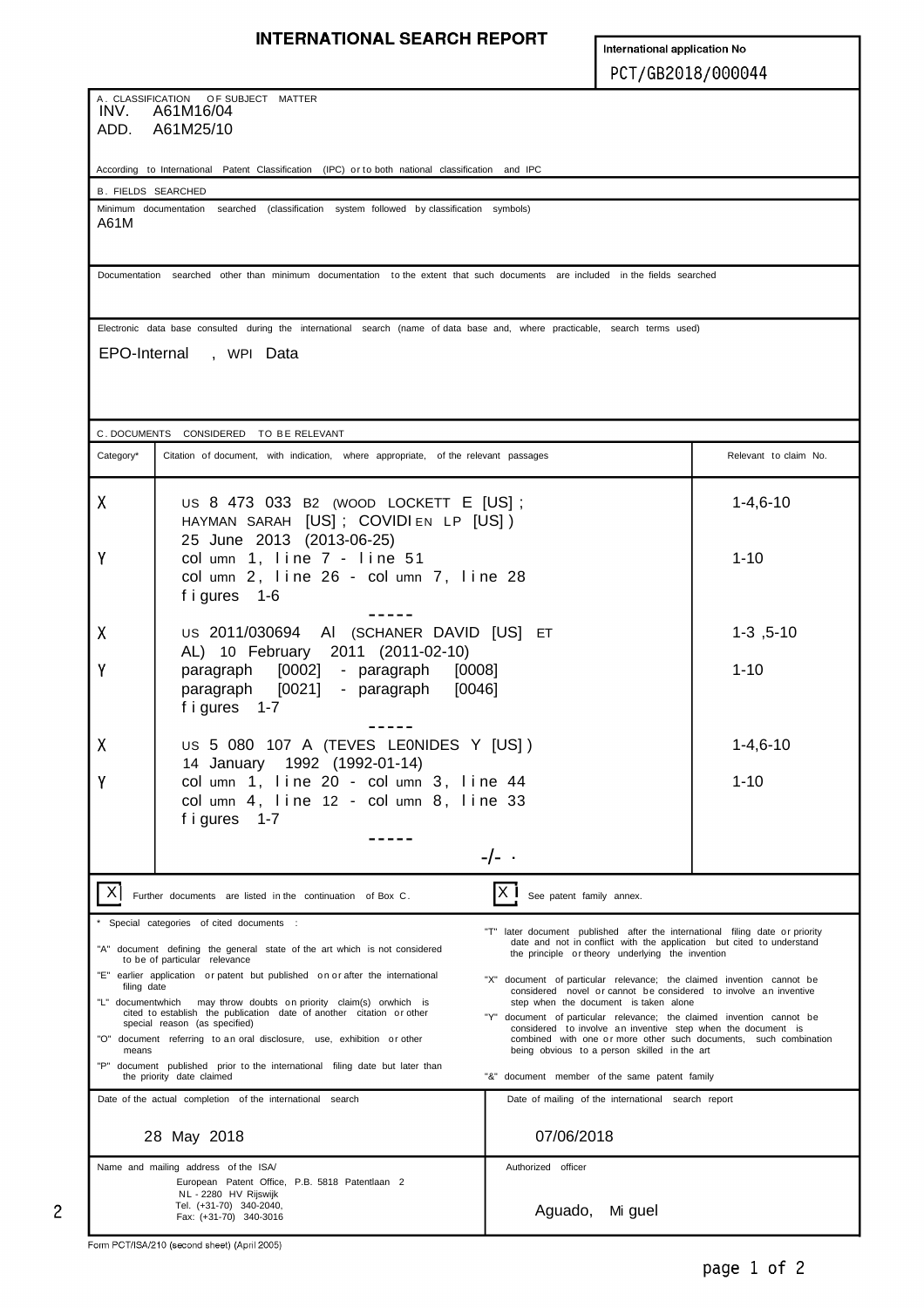#### **INTERNATIONAL SEARCH REPORT**

International application No PCT/GB2018/000044

C(Continuation). DOCUMENTS CONSIDERED TO BE RELEVANT Relevant to claim No. Category<sup>\*</sup> Citation of document, with indication, where appropriate, of the relevant passages  $\mathsf{x}$ US 2015/066069 AI (DRASLER WILLIAM [US] ET  $1-3, 6, 7,$ AL) 5 March 2015 (2015-03-05)  $9, 10$ Y paragraph [0002] - paragraph  $[0033]$  $1 - 10$ paragraph [0058] - paragraph  $[0090]$ f i gures 1-7  $\frac{1}{2}$  $\boldsymbol{\mathsf{X}}$ US 2016/157868 AI (TI LLMAN BRYAN W [US] ET  $1-3, 5-7,$ AL) 9 June 2016 (2016-06-09)  $9, 10$ Y  $1 - 10$ paragraph [0002] - paragraph  $[0015]$ paragraph [0032] - paragraph [0039] paragraph [0048] - paragraph  $[0056]$ figures 1, 2, 6A-8  $\frac{1}{2}$ US 2013/281885 AI (ROWBOTTOM JAMES R [US] X  $1-3$ ,  $5-10$ ET AL) 24 October 2013 (2013-10-24) Y paragraph [0002] - paragraph  $[0011]$  $1-3, 5-10$ paragraph [0023] - paragraph  $[0039]$ paragraph [0043] - paragraph  $[0047]$ figures 1-3, 6 W0 2016/083782 AI (NOTTINGHAM UNIVERSITY Y  $1-3$ ,  $5-10$ HOSPITALS NHS TRUST [GB]; UNIV NOTTINGHAM [GB] ) 2 June 2016 (2016-06-02) page 1, line 3 - page 8, line 24 page 10, line 4 - page 19, line 13 figures  $I-3b$ , 6, 9-11 Y US 2010/242957 AI (FORTUNA ANIBAL DE  $1-4,6,7$ , OLIVEI RA [BR])  $9, 10$ 30 September 2010 (2010-09-30) paragraph [0002] - paragraph  $[0040]$ paragraph [0059] - paragraph  $[0097]$ figures 1-15  $\frac{1}{2}$ wo 2015/150721 AI (SMITHS MEDICAL INT LTD Y  $6 - 10$ [GB] ) 8 October 2015 (2015-10-08) page 1, line 3 - page 3, line 28 page 4, line 18 - page 7, line 24 figures 1-5  $\frac{1}{2}$